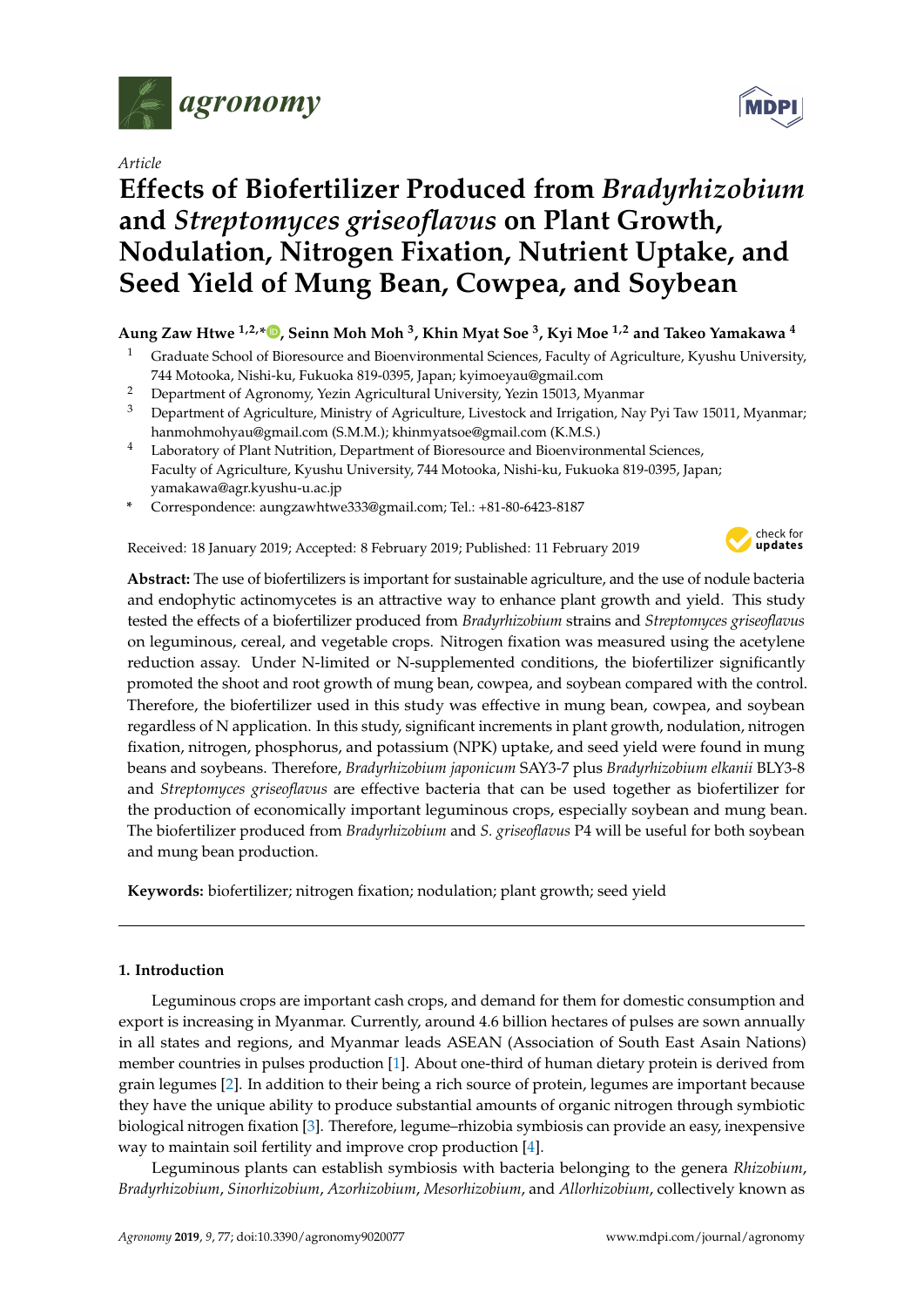rhizobia [\[5](#page-9-4)[,6\]](#page-9-5). Inoculation of the soil with *Rhizobium* strains increased nodulation, nitrogen acquisition, and legume yield [\[7\]](#page-9-6). The process responsible for reducing molecular nitrogen into ammonia is referred as nitrogen fixation [\[8\]](#page-9-7), and rhizobia play important roles in agriculture, performing biological nitrogen fixation (BNF). BNF is important agronomically because it reduces the need for chemical nitrogen fertilizers [\[9\]](#page-9-8). However, the efficiency of the biological process depends on several factors related to the host plant and bacteria, and edaphic factors such as soil acidity, low soil fertility, high temperatures, and drought often limit the contribution of nitrogen fixation [\[10\]](#page-9-9). *Rhizobium* inoculation is very effective at enhancing BFN and crop yields in most legumes, and this practice is adopted by most producers [\[11\]](#page-9-10).

Nitrogen is important for maintaining and improving crop growth and yield. However, the long-term excessive use of chemical fertilizers in agriculture has unanticipated environmental impacts [\[12\]](#page-9-11), including soil fertility degradation, soil organic matter deterioration, and decreased water and nutrient holding capacities and nutrient use efficiency [\[13](#page-9-12)[,14\]](#page-9-13). An alternative to N fertilizer is effective, efficient rhizobial N-fixing bacteria alone or together. *Rhizobium* inoculants are relatively inexpensive for leguminous crop production [\[15\]](#page-10-0). Therefore, the use of efficient inoculants can be considered an important strategy for sustainable management and reduction of environmental problems by decreasing the use of chemical fertilizers [\[16\]](#page-10-1).

Plant growth-promoting bacteria (PGPB) enhance plant growth by affecting the availability of nutrients originating from processes such as BNF and phosphate solubilization, alleviating stress through the modulation of 1-aminocyclopropane-1-carboxylate deaminase expression, and producing phytohormones and siderophores [\[17\]](#page-10-2). Several commercial PGPB inoculants seem to promote growth through one of three mechanisms: plant disease suppression (bioprotectants), nutrient acquisition improvement (biofertilizers), or phytohormone production (biostimulants) [\[18\]](#page-10-3). A biofertilizer is a substance containing living microorganisms that, when applied to seeds, plant surfaces, or soil, colonize the rhizosphere or interior of the plant and promote growth by increasing the supply or availability of nutrients to the host plant [\[19\]](#page-10-4). Biofertilizers are important components of integrated nutrient management. Biological fertilizers could potentially play key roles in the productivity and sustainability of soil. Biofertilizers are cost-effective and ecofriendly. The use of biofertilizers improves soil fertility by fixing atmospheric nitrogen, solubilizing insoluble phosphates, producing plant growth-promoting substances in the soil [\[20\]](#page-10-5), and promoting nodulation ability, which increases yield by 16–60% [\[21\]](#page-10-6).

In Myanmar, the Plant Pathology Section of the Department of Agricultural Research (DAR) initiated peat-based inoculant production using exotic strains from NifTAL (Nitrogen Fixation by Tropical Agricultural Legumes) for seven legume crops: groundnut, chickpea, black gram, green gram, soybean, pigeon pea, and cowpea [\[22\]](#page-10-7). The use of indigenous rhizobia has been recommended because they adapt easily to environmental conditions, facilitating their survival and successful nodulation by the host plant [\[23\]](#page-10-8). However, inoculation is not currently practiced widely in Myanmar [\[24\]](#page-10-9). Therefore, this study tested the effects of biofertilizer produced from indigenous *Bradyrhizobium* strains and *Streptomyces griseoflavus* on the symbiotic effectiveness in some leguminous, cereal, and vegetable crops.

# **2. Materials and Methods**

# *2.1. Source of Biofertilizer*

A peat-based biofertilizer produced from *B. japonicum* SAY3-7 plus *B. elkanii* BLY3-8 and *S. griseoflavus* P4 was used. This biofertilizer was produced in a previous study [\[25\]](#page-10-10) using the following processes. First, 100 g of sterilized peat soil imported from Myanmar was put in a polyethylene bag. Then, 20 mL of each of the *Bradyrhizobium* strains (*B. japonicum* SAY3-7 and *B. elkanii* BLY3-8) were added. Next, spores of *S. griseoflavus* P4 from IMA-2 plates were collected and put in the polyethylene bag. Finally, the polyethylene bag was put in a black polyethylene bag to protect the bacteria from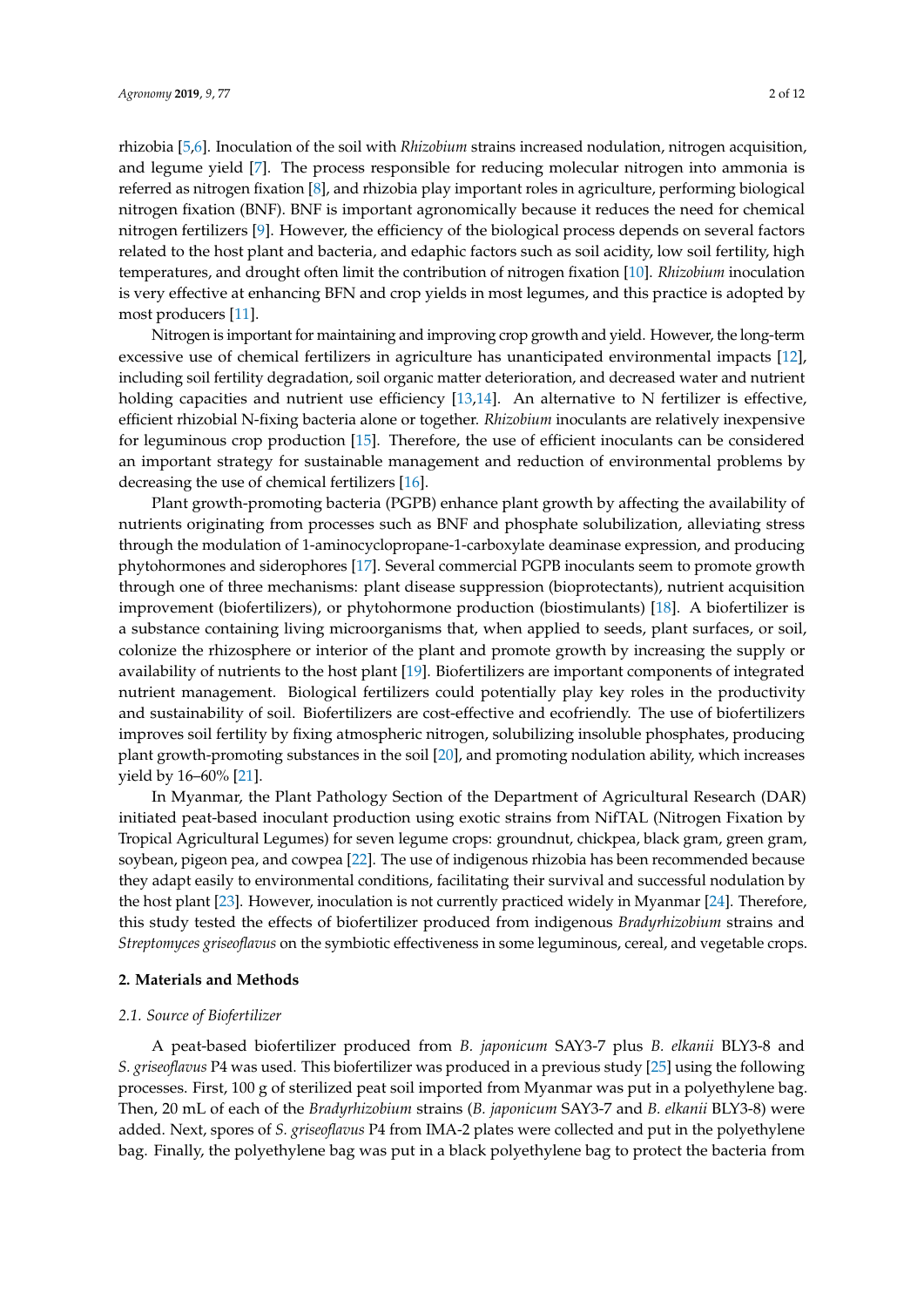light. The population densities of the *Bradyrhizobium* strains and *S. griseoflavus* P4 were 10<sup>8</sup> cells g−<sup>1</sup> at the time of use.

#### *2.2. Evaluation of Biofertilizer on Growth of Cereal and Leguminous Plants*

Three cereal crops, rice (*Oryza sativa* L.) cv. Manawthuka and wheat (*Triticum aestivum* L.) (Plant nutrition laboratory, Kyushu university, Japan), and maize (*Zea mays* L.) cv. Kakuteru (Nihon nousan shubyo Co., Ltd., Japan); three horticultural crops, komatsuna (*Brassica rapa* L.) and spinach (*Spinacia oleracea* L.) cv. O-rai hourennsou, Japanease radish (*Raphanus sativus* L.) cv. Tokinashi-daikon (Nihon nousan shubyo Co., Ltd., Japan); and six leguminous plants, common bean (*Phaseolus vulgaris* L.) cv. Suzinashi-saitou (Nihon nousan shubyo Co., Ltd.), sweet pea (*Lathyrus odoratus* L.) cv. spring endo (Nakahara seed product Co., Ltd.), mung bean (*Vigna radiate* L. Wilzeck) cv. Yezin-1, black gram (*Vigna mungo* L. Hepper) cv. Yezin-11, cowpea (*Vigna unguiculata* L. Walp) cv. Yezin-8 and soybean (*Glycine max* (L.) Merr.) cv. Yezin-6 (Department of agriculture, Yezin, Myanmar) were used to evaluate the effects the biofertilizer on plant growth under nitrogen-free and nitrogen-supplemented conditions. The seeds were surface-sterilized by soaking in 2.5% sodium hypochlorite for 5 min, rinsed five times in 10 mL of 99.5% ethanol, and washed five times in sterilized half-strength modified Hoagland nutrient (MHN) solution [\[26\]](#page-10-11) to remove any traces of the sodium hypochlorite and ethanol. Seven seeds per pot were grown in 1-L plastic pots filled with 1.2 L vermiculite and 0.6 L MHN solution containing 0.5 mM NaNO<sub>3</sub> and autoclaved at 120 °C for 20 min. The vermiculite was sieved through a 4-mm sieve. A liquid suspension of 10-fold diluted biofertilizer was inoculated at 5 mL per seed. Five plants were maintained for 10 days after sowing. The plants were cultivated in a Phytotron (25 ◦C and 75% relative humidity) for 30 days. When the pot weight decreased by about 400 g, 0.4 L of autoclaved MHN containing  $0.5$  mM NaNO<sub>3</sub> was added for the first watering, and subsequently, deionized water was used continuously for watering up to the starting weight of each pot. A completely randomized design was used with three replications. Five replicate plants were used from pots of the various crops to measure the growth parameters. This experiment was conducted from March to April 2018.

## *2.3. Evaluation of Biofertilizer on Nitrogen Fixation of Leguminous Plants*

Two mung bean varieties; mung bean (*Vigna radiate* L. Wilzeck) cv. greenmappe (Nakahara seed product Co., Ltd., Japn) and mung bean (*Vigna radiata*) cv. Yezin-1; two cowpea varities; cowpea (*Vigna unguiculata*) cv. rokushakusasage (Nakahara seed product Co., Ltd., Japan) and cowpea (*Vigna unguiculata*) cv. Yezin-8, soybean (*Glycine max*) cv. Akisirome (Plant nutrition laboratory, Kyushu university, Japan) and soybean (*Glycine max*) cv. Yezin-6 were used to evaluate the effects of the biofertilizer on plant growth, nodulation, and nitrogen fixation under the nitrogen-supplemented condition. The growth conditions under N-supplementation were as described above. Three replicate plants of the various crops from each pot were used to measure the acetylene reduction activity (ARA) according to Haider et al. [\[27\]](#page-10-12). This experiment was conducted in May 2018.

#### *2.4. Evaluation of Biofertilizer on Growth, Nitrogen Fixation and Seed Yield of Three Legume*

Before cultivation, the Futsukaichi soil used was mixed thoroughly. Then, a soil sample was collected to analyze its physicochemical properties. The collected soil samples were spread and air-dried at room temperature for 24 h. Then, they were crushed by hand and sieved using a 2-mm sieve. They were stored at 4  $\degree$ C until soil analysis. The soil pH<sub>H2O</sub> (1:2.5 soil:H<sub>2</sub>O) was measured using a pH meter (Beckman φ 360 pH/Temp/mV Meter; Beckmann Coulter, Brea, CA, USA). The nutrients in the soil were digested using the salicylic acid–H<sub>2</sub>SO<sub>4</sub>–hydrogen peroxide (H<sub>2</sub>O<sub>2</sub>) digestion method [\[28\]](#page-10-13); total N was determined using the indophenol method [\[29\]](#page-10-14), and total phosphorus (P) using the ascorbic acid method [\[30\]](#page-10-15). Mineralizable N was assessed using the soil incubation method [\[31\]](#page-10-16), and the mineralizable N content was measured as in Cataldo et al. [\[29\]](#page-10-14). Available P was measured using the Truog method [\[32\]](#page-10-17). The cation exchange capacity (CEC) and exchangeable cations were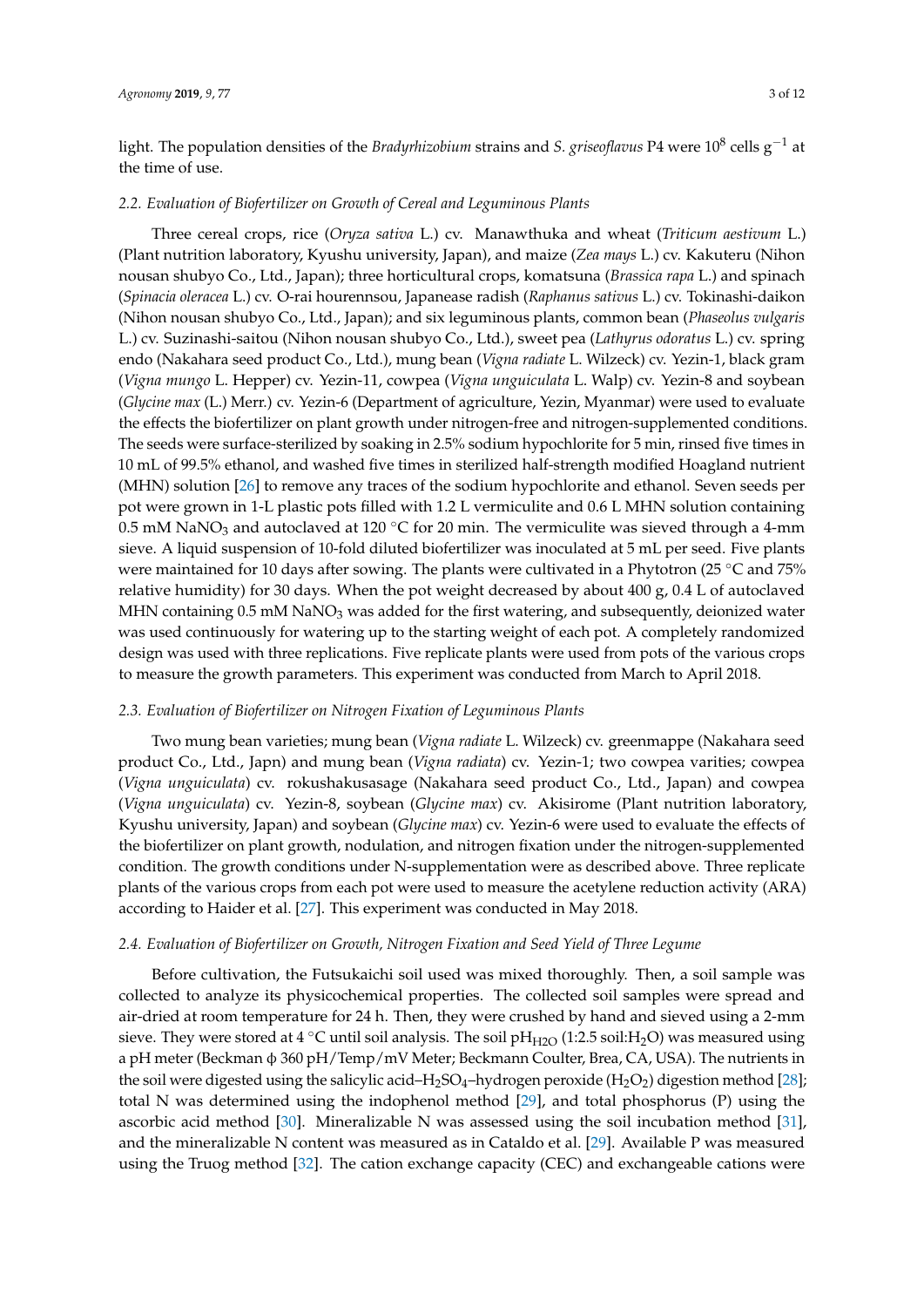extracted using the ammonium acetate shaking method [\[33\]](#page-10-18) and analyzed using an atomic absorption spectrophotometer (Z-5300, Hitachi, Tokyo, Japan).

For pot preparation, a 1/5000 Wagner pot was filled with 3.7 kg (oven-dry basis) of Futsukaichi soil. Then, compound fertilizer (Kumiai Mame-kasei 300, Ryoto Fertilizer Co., Ltd., Ooita, Japan) containing  $3\%$  N,  $10\%$  P<sub>2</sub>O<sub>5</sub>, and  $10\%$  K<sub>2</sub>O was applied at a rate of 4 g pot-1 at the time of pot preparation. The water-holding capacity was kept at 50% at the time of sowing. To prepare the inoculum, a liquid suspension of 10-fold diluted biofertilizer was used at a rate of 5 mL per seed. Five seeds were sown per pot. Fourteen days after sowing, the plants were thinned to two plants per pot. Pesticides were sprayed as necessary. Plant samples were collected from three growing stages: V3 (three unfolded trifoliate leaves), R2 (full bloom stage), and R3.5 (early pod-fill stage). At R8 (maturity stage), the mature plants were harvested to determine the yield.

To measure nitrogen fixation, the ARA was measured at R2 and R3.5. After the ARA assay, the number of nodules was counted, and then shoots, roots, and nodules were collected separately and dried at 70  $\degree$ C for 72 h to record their dry weights.

At the V3, R2, and R3.5 stages, the dried shoots were ground into a powder using a mill. After digesting the nutrients using the  $H_2SO_4-H_2O_2$  digestion method, the total N in the shoot was measured by the indophenol method; total P was analyzed using the ascorbic acid method, and total K was measured using atomic absorption spectrophotometry. Total N, P and K uptakes were calculated by multiplying nutrient content and shoot dry weight.

At the R8 stage, the plants were cut at the cotyledon nodes to determine the yield parameters, such as the number of pods per plant, number of seeds per pod, and 100-seed weight. This experiment was conducted from June to September 2018.

#### *2.5. Statistical Analysis*

The data were analyzed using the STATISTIX 8 software package (Analytical Software, Tallahassee, FL, USA), and the means were compared using Tukey's honestly significant difference (HSD) test, with a *p*-value < 0.05 taken to indicate statistical significance.

## **3. Results**

## *3.1. Effects of Biofertilizer on Plant Growth of Cereal, Leguminous, and Vegetable Crops*

Table [1](#page-4-0) summarizes the effects of biofertilizer application on plant growth. Under the N-limited condition, the shoot and root growth of mung bean, cowpea, and soybean were significantly promoted by the biofertilizer compared with the control, but not in the other tested cereals or the leguminous and vegetable crops. With N supplementation, the biofertilizer application significantly increased the shoot and root growth of mung bean, cowpea, and soybean compared with the control. Moreover, the plants to which biofertilizer was applied showed increased shoot growth in komatsuna, and root growth in wheat, maize, sweet pea, and common bean. These results demonstrate that the biofertilizer used in our study was effective in mung bean, cowpea, and soybean regardless of N application.

## *3.2. Effects of Biofertilizer on Plant Growth, Nodulation and Nitrogen Fixation of Leguminous Crops*

Table [2](#page-4-1) shows the effects of biofertilizer application on plant growth, nodulation, and nitrogen fixation in three leguminous crops. Compared with the control, the biofertilizer significantly promoted these in mung bean, cowpea, and soybean. No nodules formed in the control treatment; consequently, nitrogen fixation did not occur. However, the biofertilizer was compatible with nodule formation and nitrogen fixation in mung beans, cowpeas, and soybeans.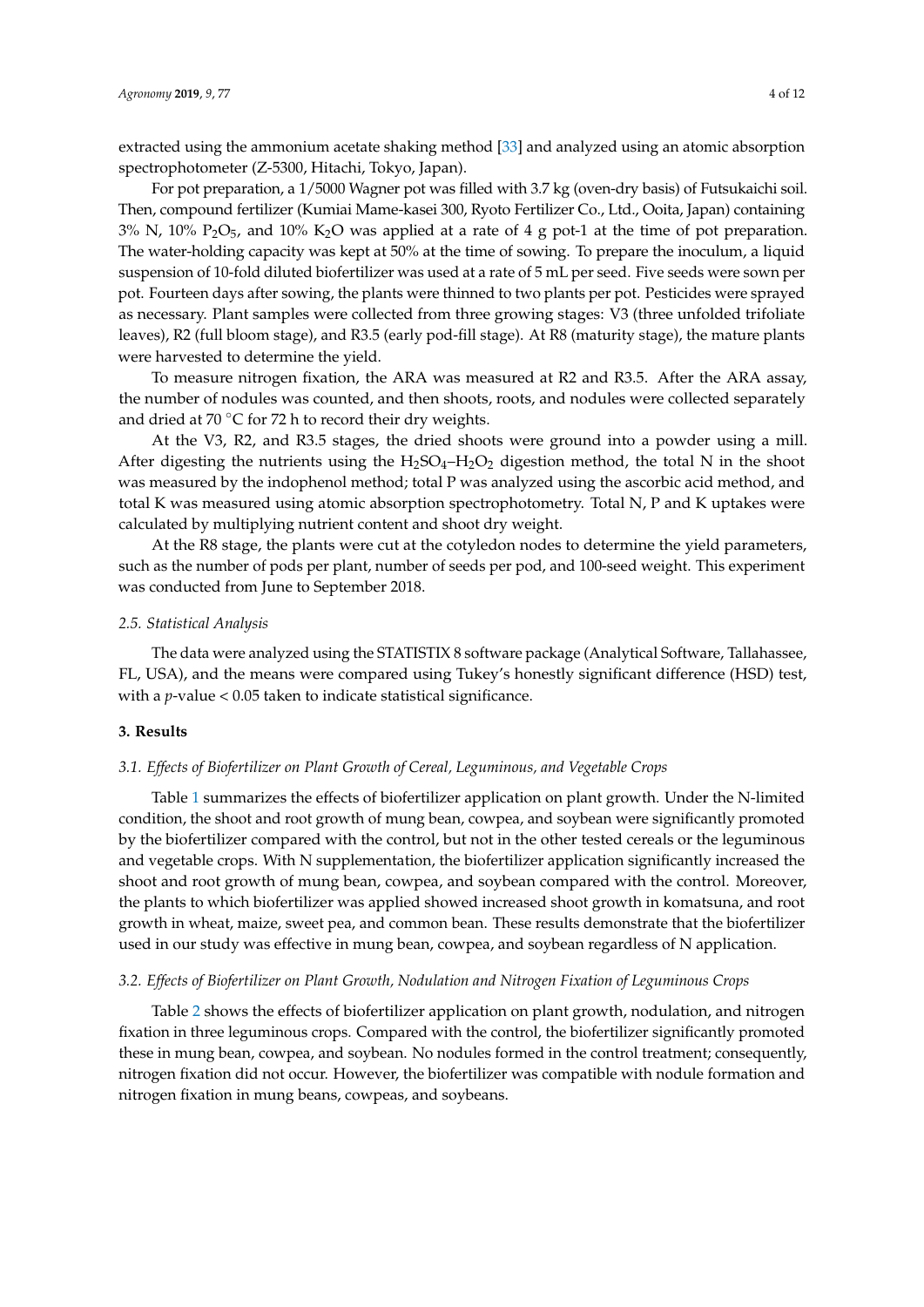|             |               | <b>Without N Application</b> |                              |                              | With N Application           |  |
|-------------|---------------|------------------------------|------------------------------|------------------------------|------------------------------|--|
| Crops       | Treatment     | RDW $(g$ pot <sup>-1</sup> ) | SDW $(g$ pot <sup>-1</sup> ) | RDW $(g$ pot <sup>-1</sup> ) | SDW $(g$ pot <sup>-1</sup> ) |  |
| Rice        | Control       | $0.08 \pm 0.01$ a            | $0.10 \pm 0.00$ a            | $0.20 \pm 0.02$ a            | $0.35 \pm 0.02$ a            |  |
|             | Biofertilizer | $0.10 \pm 0.00$ a            | $0.11 \pm 0.00$ a            | $0.22 \pm 0.04$ a            | $0.37 \pm 0.03$ a            |  |
| Wheat       | Control       | $0.30 \pm 0.02$ a            | $0.17 \pm 0.01$ a            | $0.51 \pm 0.04$ b            | $0.46 \pm 0.03$ a            |  |
|             | Biofertilizer | $0.32 \pm 0.03$ a            | $0.19 \pm 0.01$ a            | $0.61 \pm 0.01$ a            | $0.49 \pm 0.03$ a            |  |
| Maize       | Control       | $0.50 \pm 0.09$ a            | $0.42 \pm 0.10$ a            | $0.66 \pm 0.02 b$            | $0.94 \pm 0.03$ a            |  |
|             | Biofertilizer | $0.56 \pm 0.02$ a            | $0.48 \pm 0.04$ a            | $0.78 \pm 0.05$ a            | $1.04 \pm 0.08$ a            |  |
| Komatusna   | Control       | $0.01 \pm 0.00$ a            | $0.14 \pm 0.01$ a            | $0.08 + 0.00 a$              | $0.30 \pm 0.04 b$            |  |
|             | Biofertilizer | $0.01 \pm 0.00 a$            | $0.16 \pm 0.01$ a            | $0.09 \pm 0.02$ a            | $0.42 \pm 0.04$ a            |  |
| Spinach     | Control       | $0.03 \pm 0.00 a$            | $0.08 \pm 0.01$ a            | $0.04 \pm 0.01$ a            | $0.23 \pm 0.02$ a            |  |
|             | Biofertilizer | $0.03 \pm 0.00 a$            | $0.09 \pm 0.00 a$            | $0.06 \pm 0.01$ a            | $0.31 \pm 0.04$ a            |  |
| Raddish     | Control       | $0.03 \pm 0.00 a$            | $0.18 \pm 0.00$ a            | $0.09 \pm 0.02$ a            | $0.66 \pm 0.04$ a            |  |
|             | Biofertilizer | $0.03 \pm 0.01$ a            | $0.20 \pm 0.02$ a            | $0.09 \pm 0.02$ a            | $0.72 \pm 0.03$ a            |  |
| Sweet pea   | Control       | $0.44 \pm 0.02$ a            | $1.40 \pm 0.03$ a            | $0.53 \pm 0.07$ b            | $1.58 \pm 0.15$ a            |  |
|             | Biofertilizer | $0.46 \pm 0.03$ a            | $1.42 \pm 0.04$ a            | $0.73 \pm 0.07$ a            | $1.65 \pm 0.12$ a            |  |
| Common bean | Control       | $0.53 \pm 0.10$ a            | $1.63 \pm 0.20$ a            | $0.96 \pm 0.09 b$            | $2.13 \pm 0.17$ a            |  |
|             | Biofertilizer | $0.67 \pm 0.02$ a            | $1.75 \pm 0.18$ a            | $1.22 \pm 0.06$ a            | $2.35 \pm 0.17$ a            |  |
| Mung bean   | Control       | $0.35 \pm 0.00$ b            | $0.69 \pm 0.03 b$            | $0.52 \pm 0.03$ b            | $0.95 \pm 0.02 b$            |  |
|             | Biofertilizer | $0.41 \pm 0.01$ a            | $0.95 \pm 0.06$ a            | $0.63 \pm 0.02$ a            | $1.11 \pm 0.04$ a            |  |
| Black gram  | Control       | $0.29 \pm 0.02 b$            | $0.32 \pm 0.02$ a            | $0.39 \pm 0.02$ a            | $0.44 \pm 0.04$ a            |  |
|             | Biofertilizer | $0.32 \pm 0.01$ a            | $0.35 \pm 0.02$ a            | $0.40 \pm 0.03$ a            | $0.47 \pm 0.02$ a            |  |
| Cowpea      | Control       | $0.60 \pm 0.04 b$            | $1.25 \pm 0.08$ b            | $1.06 \pm 0.04$ b            | $1.68 \pm 0.07$ b            |  |
|             | Biofertilizer | $0.78 \pm 0.08$ a            | $1.52 \pm 0.01$ a            | $1.29 \pm 0.07$ a            | $2.37 \pm 0.13$ a            |  |
| Soybean     | Control       | $0.65 \pm 0.04$ b            | $1.80 \pm 0.07$ b            | $1.21 \pm 0.04$ b            | $2.23 \pm 0.10$ b            |  |
|             | Biofertilizer | $0.95 \pm 0.14$ a            | $2.25 \pm 0.12$ a            | $1.57 \pm 0.06$ a            | $2.92 \pm 0.10$ a            |  |

<span id="page-4-0"></span>Table 1. Effect of biofertilizer on RDW and SDW (g pot<sup>-1</sup>) of various crops with or without nitrogen application.

For each cultivar, mean values with the same letters in each column are not significantly different at *p* < 0.05 (Tukey's test). RDW: Root dry weight, SDW: shoot dry weight.

<span id="page-4-1"></span>**Table 2.** Effects of biofertilizer on NN, NDW, RDW, SDW, and ARA of mung beans, cowpeas and soybeans at 30 DAS.

| Crop           | <b>Treatment</b> | <b>NN</b><br>$(no. pot-1)$ | <b>NDW</b><br>$(g$ pot <sup>-1</sup> ) | <b>RDW</b><br>$(g$ pot <sup>-1</sup> ) | <b>SDW</b><br>$(g$ pot <sup>-1</sup> ) | <b>ARA</b><br>(µmol C <sub>2</sub> H <sub>4</sub> h <sup>-1</sup> plant <sup>-1</sup> ) |
|----------------|------------------|----------------------------|----------------------------------------|----------------------------------------|----------------------------------------|-----------------------------------------------------------------------------------------|
| Mung bean (JP) | Control          | $0.0 + 0.0$ b              | $0.00 + 0.00$ b                        | $0.50 + 0.04$ b                        | $0.91 + 0.01$ b                        | $0.00 + 0.00$ b                                                                         |
|                | Biofertilizer    | $17.3 + 2.1 a$             | $0.02 + 0.00 a$                        | $0.61 + 0.03 a$                        | $1.06 + 0.08$ a                        | $0.43 + 0.04$ a                                                                         |
| Mung bean (MM) | Control          | $0.0 + 0.0$ b              | $0.00 + 0.00$ b                        | $0.64 + 0.03$ b                        | $1.06 + 0.06$ b                        | $0.00 + 0.00$ b                                                                         |
|                | Biofertilizer    | $16.7 + 0.5a$              | $0.02 + 0.00 a$                        | $0.75 + 0.05$ a                        | $1.27 + 0.07$ a                        | $0.51 + 0.13 a$                                                                         |
| Cowpea (JP)    | Control          | $0.0 + 0.0$ b              | $0.00 \pm 0.00 b$                      | $0.94 + 0.03$ b                        | $1.45 + 0.05$ b                        | $0.00 \pm 0.00 b$                                                                       |
|                | Biofertilizer    | $23.0 + 1.4 a$             | $0.02 + 0.00 a$                        | $1.08 + 0.02 a$                        | $1.73 + 0.08$ a                        | $0.53 + 0.07$ a                                                                         |
| Cowpea (MM)    | Control          | $0.0 + 0.0$ b              | $0.00 + 0.00$ b                        | $1.11 + 0.03$ b                        | $2.15 + 0.04$ b                        | $0.00 \pm 0.00 b$                                                                       |
|                | Biofertilizer    | $21.0 + 2.2 a$             | $0.02 + 0.00 a$                        | $1.28 + 0.06$ a                        | $2.40 + 0.09$ a                        | $0.49 + 0.07$ a                                                                         |
| Soybean (JP)   | Control          | $0.0 + 0.0$ b              | $0.00 + 0.00$ b                        | $1.10 + 0.02$ b                        | $1.97 + 0.03$ b                        | $0.00 \pm 0.00 b$                                                                       |
|                | Biofertilizer    | $12.3 + 1.7 a$             | $0.04 + 0.00 a$                        | $1.21 + 0.04$ a                        | $2.23 + 0.10 a$                        | $1.01 + 0.04$ a                                                                         |
| Soybean (MM)   | Control          | $0.0 \pm 0.0 b$            | $0.00 \pm 0.00 b$                      | $1.32 + 0.09$ b                        | $2.69 + 0.07$ b                        | $0.00 \pm 0.00 b$                                                                       |
|                | Biofertilizer    | $15.0 + 0.8 a$             | $0.04 + 0.00 a$                        | $1.57 + 0.06$ a                        | $2.92 + 0.10 a$                        | $1.05 + 0.07$ a                                                                         |

For each cultivar, mean values with the same letters in each column are not significantly different at *p* < 0.05 (Tukey's test). JP: Japanese variety, MM: Myanmar variety, NN: nodule number, NDW: nodule dry weight, RDW: root dry weight, SDW: shoot dry weight, ARA: acetylene reduction activity, DAS: days after sowing.

# *3.3. Effects of Biofertilizer on Symbiotic Nitrogen Fixation and Nutrient Uptake of Mung Bean, Cowpea, and Soybean Cultivated in Futsukaichi Soil*

Table [3](#page-5-0) describes the physicochemical properties of the Futsukaichi soil. The soil pH was 6.61 (soil:water, 1:2.5). The soil contained 80 mg of total nitrogen, 0.39 mg of available nitrogen, 120 mg total phosphorus (P), and 33.89 mg available nitrogen (N) per 100 g soil. The cation exchange capacity (CEC) of the soil was 9.96 cmolc kg<sup>-1</sup>. There were 0.56, 3.12, and 0.26 c molc kg<sup>-1</sup> of exchangeable potassium (K), calcium (Ca), and magnesium (Mg), respectively.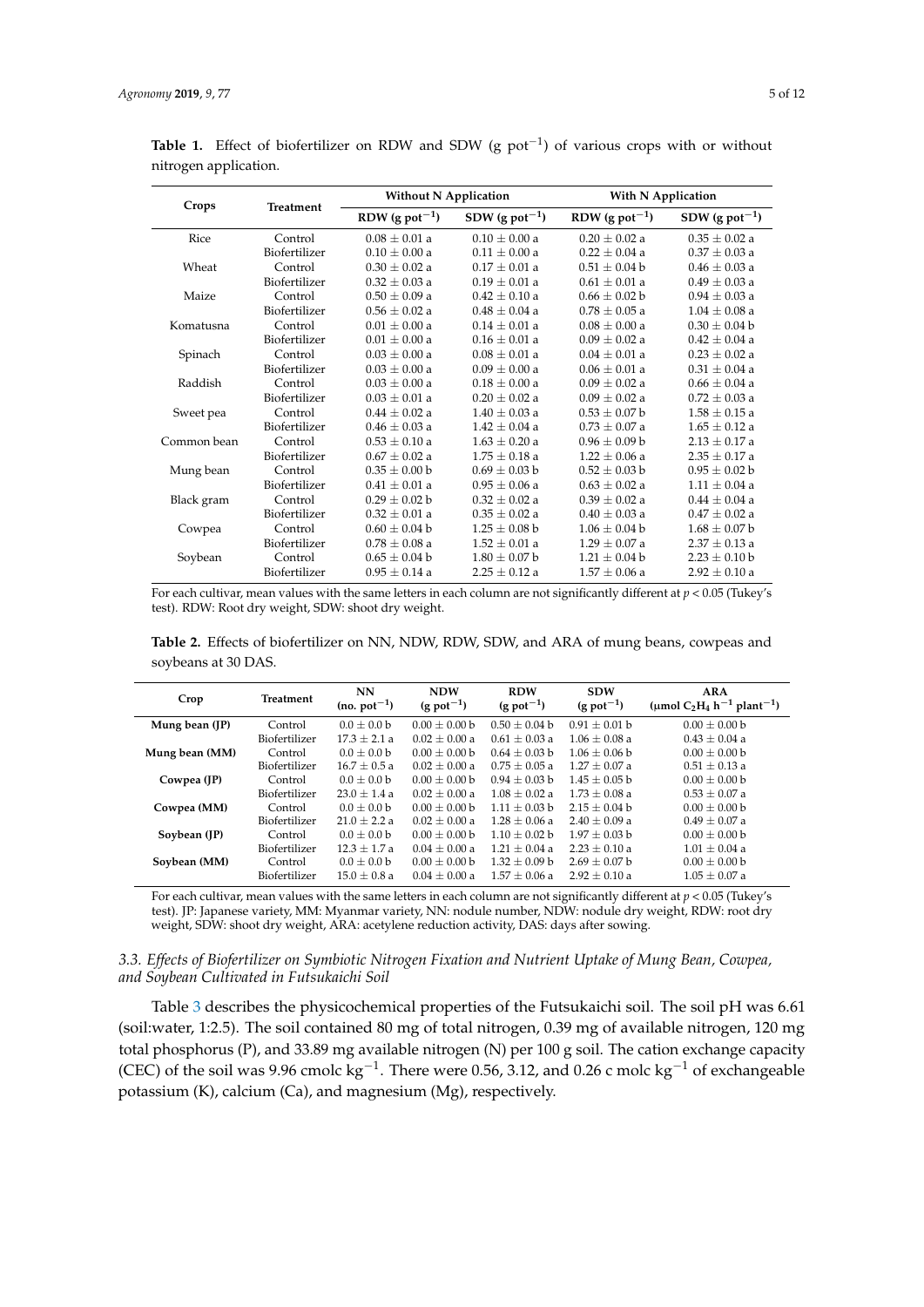| <b>Physicochemical Property</b>                | Values                                   |
|------------------------------------------------|------------------------------------------|
| Soil pH $(Soil:H2O; 1:2.5)$                    | 6.61                                     |
| Total N (mg $N/100$ g soil)                    | $80 \,\mathrm{mg}$                       |
| Total $P_2O_5$ (mg $P_2O_5/100$ g soil)        | $120 \text{ mg}$                         |
| Available N (mg N/100 g soil)                  | $0.34$ mg                                |
| Available P (mg $P_2O_5/100$ g soil)           | 33.89 mg                                 |
| CEC (c mol <sub>c</sub> $\text{Kg}^{-1}$ )     | 9.94 c mol <sub>c</sub> $\text{Kg}^{-1}$ |
| Exc. K (c mol <sub>c</sub> Kg <sup>-1</sup> )  | 0.56 c mol <sub>c</sub> Kg <sup>-1</sup> |
| Exc. Ca (c mol <sub>c</sub> $\text{Kg}^{-1}$ ) | 3.12 c mol <sub>c</sub> Kg <sup>-1</sup> |
| Exc. Mg (c mol <sub>c</sub> $\text{Kg}^{-1}$ ) | 0.26 c mol <sub>c</sub> $\text{Kg}^{-1}$ |

<span id="page-5-0"></span>**Table 3.** Physicochemical properties of Futsukaichi soil.

CEC: Cation exchange capacity, Exc: Exchangeable

Table [4](#page-5-1) presents the effects of the biofertilizer on the growth of mung beans, cowpeas, and soybeans. The application of biofertilizer significantly increased the shoot biomass of mung beans and soybeans at all sampling stages compared with the control. However, the growth-promoting effect in cowpeas occurred at the early growth stages (V3 and R2), but not at the later growth stages (R3.5 and R8 (maturity stage)).

<span id="page-5-1"></span>Table 4. Effect of biofertilizer on SDW (g pot<sup>-1</sup>) of mung beans, cowpeas and soybeans at different growth stages.

| Crop           | <b>Treatment</b> | V3                | R <sub>2</sub>     | R <sub>3.5</sub>   | R8                 |
|----------------|------------------|-------------------|--------------------|--------------------|--------------------|
| Mung bean (JP) | Control          | $0.31 + 0.02 b$   | $16.27 + 0.62 b$   | $24.88 \pm 0.41$ b | $21.89 \pm 1.33 b$ |
|                | Biofertilizer    | $0.36 \pm 0.01$ a | $17.97 + 0.07$ a   | $27.49 + 1.09$ a   | $26.26 + 1.16$ a   |
| Mung bean (MM) | Control          | $0.29 + 0.02 b$   | $14.38 + 0.58$ b   | $27.76 + 1.42$ b   | $39.74 + 0.35$ b   |
|                | Biofertilizer    | $0.35 + 0.01 a$   | $17.32 + 1.07$ a   | $32.05 + 0.53 a$   | $42.23 + 0.76$ a   |
| Cowpea $(IP)$  | Control          | $0.38 + 0.04 b$   | $15.67 + 0.92 b$   | $25.89 + 1.77$ a   | $19.51 + 5.06$ a   |
|                | Biofertilizer    | $0.47 + 0.01 a$   | $18.49 + 0.66$ a   | $27.39 + 0.83$ a   | $21.93 + 2.64$ a   |
| Cowpea (MM)    | Control          | $0.45 + 0.03$ b   | $15.23 + 0.82$ b   | $29.11 + 0.59$ a   | $26.66 + 3.11 a$   |
|                | Biofertilizer    | $0.56 + 0.03 a$   | $17.64 \pm 0.38$ a | $30.62 + 0.49$ a   | $28.38 + 1.59$ a   |
| Soybean (JP)   | Control          | $0.35 + 0.03$ b   | $16.72 + 0.32$ b   | $32.00 + 1.04$ b   | $32.13 + 1.29$ b   |
|                | Biofertilizer    | $0.45 \pm 0.02$ a | $17.77 + 0.22$ a   | $35.64 + 1.00 a$   | $35.50 + 0.45$ a   |
| Soybean (MM)   | Control          | $0.35 + 0.03$ b   | $16.55 + 0.63$ b   | $28.96 + 1.44$ b   | $39.45 + 1.52 b$   |
|                | Biofertilizer    | $0.48 + 0.02 a$   | $19.03 + 0.83 a$   | $33.20 + 1.07$ a   | $43.58 \pm 2.03$ a |

For each cultivar, mean values with the same letters in each column are not significantly different at *p* < 0.05 (Tukey's test). JP: Japanese variety, MM: Myanmar variety, SDW: shoot dry weight, V3: three unfolded trifoliate leaves, R2: full bloom stage, R3.5: early pod-fill stage, R8: maturity stage.

Tables [5](#page-6-0) and [6](#page-6-1) describe the effects of the biofertilizer on symbiotic nitrogen fixation in the mung bean, cowpea, and soybean. The biofertilizer significantly improved nodule formation and nitrogen fixation by mung beans and soybeans at R2 and R3.5 compared with the control, but not the nodulation and nitrogen-fixation ability of cowpea.

Table [7](#page-6-2) shows the effects of the biofertilizer on N uptake of mung bean, cowpea, and soybean. The biofertilizer significantly increased the N uptake of mung bean and soybean at V3, R2, and R3.5 compared with the control. By contrast, a significant increase in the N uptake of cowpea occurred at V3 stage, but not at R2 and R3.5. Table [8](#page-7-0) shows the effects of the biofertilizer on P uptake by mung bean, cowpea, and soybean. The biofertilizer application significantly increased the P uptake of the Myanmar mung bean variety at all stages compared with the control. In comparison, in the Japanese mung bean variety, the significant increase in P uptake occurred at V3. In cowpea, a significant increase in P uptake occurred at V3, but not at R2 and R3.5. The biofertilizer significantly increased the P uptake of soybean at all stages compared with the control. Table [9](#page-7-1) shows the effects of the biofertilizer on the K uptake of mung bean, cowpea, and soybean. The biofertilizer significantly increased the K uptake of the Myanmar mung bean variety at the V3, R2, and R3.5 stages compared with the control, whereas the significant increase in K uptake occurred at V3 in the Japanese mung bean variety. Similarly, the application of biofertilizer significantly increased the K content of the Myanmar cowpea variety at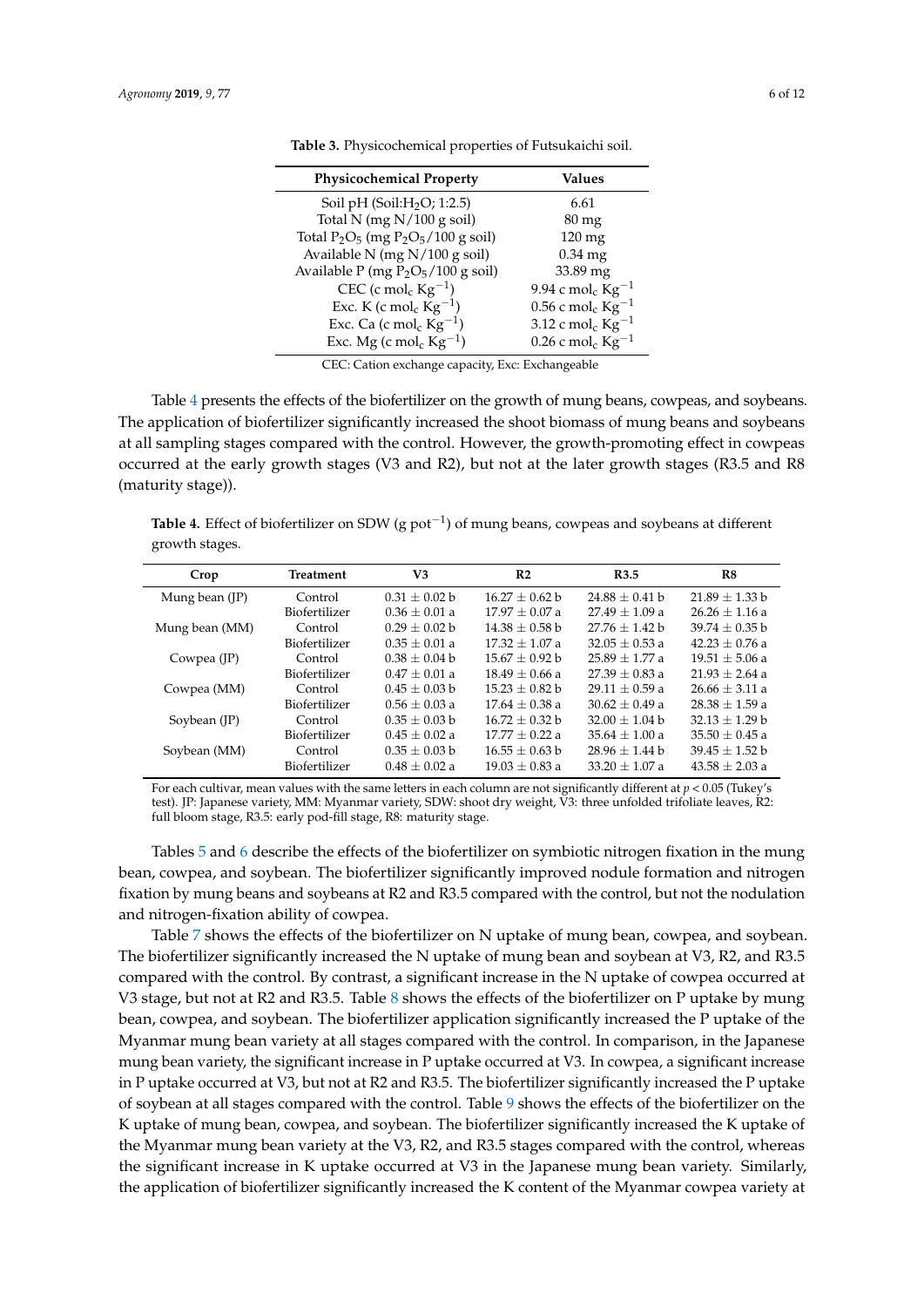V3, R2, and R3.5 compared with the control, whereas the significant increase in K uptake occurred at V3 and R2 in the Japanese cowpea variety. In soybean, the use of the biofertilizer significantly increased the K uptake at V3 in Japan soybean variety and at V3 and R2 in Myanmar soybean variety compared with the control, but not at the R8 growth stage [in both Japan and Myanmar soybean].

<span id="page-6-0"></span>**Table 5.** Effect of biofertilizer on NN, NDW and ARA of mung beans, cowpeas and Soybeans at R2 (full bloom stage).

| Crop           | Treatment     | NN<br>$(no. pot-1)$ | <b>NDW</b><br>$(g$ pot <sup>-1</sup> ) | <b>ARA</b><br>(µmol C <sub>2</sub> H <sub>4</sub> h <sup>-1</sup> pot <sup>-1</sup> ) |
|----------------|---------------|---------------------|----------------------------------------|---------------------------------------------------------------------------------------|
| Mung bean (JP) | Control       | $7.3 + 1.2 b$       | $0.06 + 0.01$ b                        | $0.76 + 0.06$ b                                                                       |
|                | Biofertilizer | $13.0 + 1.6 a$      | $0.10 + 0.01 a$                        | $1.32 + 0.17$ a                                                                       |
| Mung bean (MM) | Control       | $22.7 + 1.9 b$      | $0.14 + 0.03$ b                        | $2.66 + 0.28$ b                                                                       |
|                | Biofertilizer | $29.3 + 3.3 a$      | $0.27 + 0.04$ a                        | $4.23 + 0.41$ a                                                                       |
| Cowpea (JP)    | Control       | $17.7 + 2.1 a$      | $0.20 + 0.00 a$                        | $3.03 + 0.64$ a                                                                       |
|                | Biofertilizer | $2.0 + 5.0 a$       | $0.22 + 0.01 a$                        | $3.58 \pm 0.71$ a                                                                     |
| Cowpea (MM)    | Control       | $25.7 + 4.2 a$      | $0.23 + 0.02 a$                        | $7.53 + 2.31$ a                                                                       |
|                | Biofertilizer | $39.0 + 7.0 a$      | $0.25 + 0.03 a$                        | $9.37 + 2.14$ a                                                                       |
| Soybean (JP)   | Control       | $58.33 + 6.2 b$     | $0.32 + 0.25$ b                        | $10.11 + 0.09$ b                                                                      |
|                | Biofertilizer | $113.33 + 26.2 a$   | $0.54 + 0.14$ a                        | $11.68 + 0.41 a$                                                                      |
| Soybean (MM)   | Control       | $36.33 \pm 3.9 b$   | $0.19 + 0.07$ b                        | $7.73 \pm 0.93 b$                                                                     |
|                | Biofertilizer | $66.00 + 18.5 a$    | $0.37 + 0.09 a$                        | $10.76 + 1.04$ a                                                                      |

For each cultivar, mean values with the same letters in each column are not significantly different at *p* < 0.05 (Tukey's test). JP: Japanese variety, MM: Myanmar variety, NN: nodule number, NDW: nodule dry weight, ARA: acetylene reduction activity.

<span id="page-6-1"></span>**Table 6.** Effect of biofertilizer on NN, NDW and ARA of mung beans, cowpeas and soybeans at R3.5 (early pod-fill stage).

| Crop           | <b>Treatment</b> | <b>NN</b><br>$(N_0, \text{pot}^{-1})$ | <b>NDW</b><br>$(g$ pot <sup>-1</sup> ) | ARA<br>(µmol C <sub>2</sub> H <sub>4</sub> h <sup>-1</sup> pot <sup>-1</sup> ) |
|----------------|------------------|---------------------------------------|----------------------------------------|--------------------------------------------------------------------------------|
| Mung bean (JP) | Control          | $60.0 + 4.9 b$                        | $0.54 + 0.04$ b                        | $47.01 + 2.69 b$                                                               |
|                | Biofertilizer    | $82.3 \pm 2.1 a$                      | $0.76 + 0.04$ a                        | $52.53 \pm 1.07$ a                                                             |
| Mung bean (MM) | Control          | $87.7 + 8.8$ b                        | $0.93 + 0.05$ b                        | $18.59 + 3.07$ b                                                               |
|                | Biofertilizer    | $111.0 + 3.7 a$                       | $1.21 + 0.06$ a                        | $31.01 \pm 3.02$ a                                                             |
| Cowpea (JP)    | Control          | $158.3 + 8.6 a$                       | $1.11 + 0.16a$                         | $26.19 + 4.32 a$                                                               |
|                | Biofertilizer    | $172.0 + 12.0 a$                      | $1.32 + 0.11 a$                        | $32.23 + 2.05$ a                                                               |
| Cowpea (MM)    | Control          | $157.0 + 12.0 a$                      | $0.87 + 0.03 a$                        | $46.02 + 2.68$ a                                                               |
|                | Biofertilizer    | $162.3 + 8.2 a$                       | $0.97 + 0.11 a$                        | $50.91 + 5.44$ a                                                               |
| Soybean (JP)   | Control          | $140.7 + 7.4 b$                       | $1.47 + 0.05$ b                        | $63.16 \pm 5.57$ b                                                             |
|                | Biofertilizer    | $181.3 + 21.7a$                       | $1.62 + 0.06$ a                        | $75.42 \pm 3.67$ a                                                             |
| Soybean (MM)   | Control          | $113.0 + 8.8 b$                       | $1.10 + 0.13$ b                        | $46.62 + 3.46$ b                                                               |
|                | Biofertilizer    | $146.7 + 7.8a$                        | $1.51 + 0.09a$                         | $84.85 + 10.04$ a                                                              |

For each cultivar, mean values with the same letters in each column are not significantly different at *p* < 0.05 (Tukey's test). JP: Japanese variety, MM: Myanmar variety, NN: nodule number, NDW: nodule dry weight, ARA: acetylene reduction activity.

<span id="page-6-2"></span>Table 7. Effect of biofertilizer on N uptake (mg pot<sup>-1</sup>) of mung beans, cowpeas and soybeans at different growth stage.

| Crop                   | Treatment     | V3                 | R <sub>2</sub>       | R <sub>3.5</sub>     |
|------------------------|---------------|--------------------|----------------------|----------------------|
| Mung bean (JP)         | Control       | $16.02 + 0.84$ b   | $203.92 + 22.96 b$   | $452.17 \pm 46.87$ b |
|                        | Biofertilizer | $19.22 \pm 0.76$ a | $271.66 \pm 9.75$ a  | $551.48 \pm 23.54$ a |
| Mung bean (MM)         | Control       | $15.02 + 1.31$ b   | $242.85 + 41.76$ b   | $547.06 + 60.47$ b   |
|                        | Biofertilizer | $18.40 \pm 0.65$ a | $321.88 + 21.22 a$   | $683.20 + 63.57$ a   |
| Cowpea (JP)            | Control       | $18.35 \pm 2.01$ b | $315.69 + 19.63 a$   | $687.56 \pm 51.53$ a |
|                        | Biofertilizer | $23.38 + 1.04 a$   | $354.51 + 11.68$ a   | $666.05 + 37.64$ a   |
| Cowpea (MM)            | Control       | $23.25 + 1.51$ b   | $449.94 + 10.94$ a   | $790.34 + 96.43$ a   |
|                        | Biofertilizer | $28.16 + 2.25a$    | $477.13 + 34.69$ a   | $877.11 + 40.68$ a   |
| Soybean $(\mathbb{P})$ | Control       | $21.14 + 1.78$ b   | $281.08 + 28.72$ b   | $664.16 \pm 24.46 b$ |
|                        | Biofertilizer | $28.24 + 1.34$ a   | $346.09 \pm 50.50$ a | $777.03 \pm 41.12$ a |
| Soybean (MM)           | Control       | $20.80 \pm 1.88$ b | $406.71 + 12.20$ b   | $740.31 \pm 45.07$ b |
|                        | Biofertilizer | $29.26 + 1.87$ a   | $466.06 + 9.35a$     | $866.08 + 54.32 a$   |
|                        |               |                    |                      |                      |

For each cultivar, mean values with the same letters in each column are not significantly different at *p* < 0.05 (Tukey's test). JP: Japanese variety, MM: Myanmar variety, V3: three unfolded trifoliate leaves, R2: full bloom stage, R3.5: early pod-fill stage.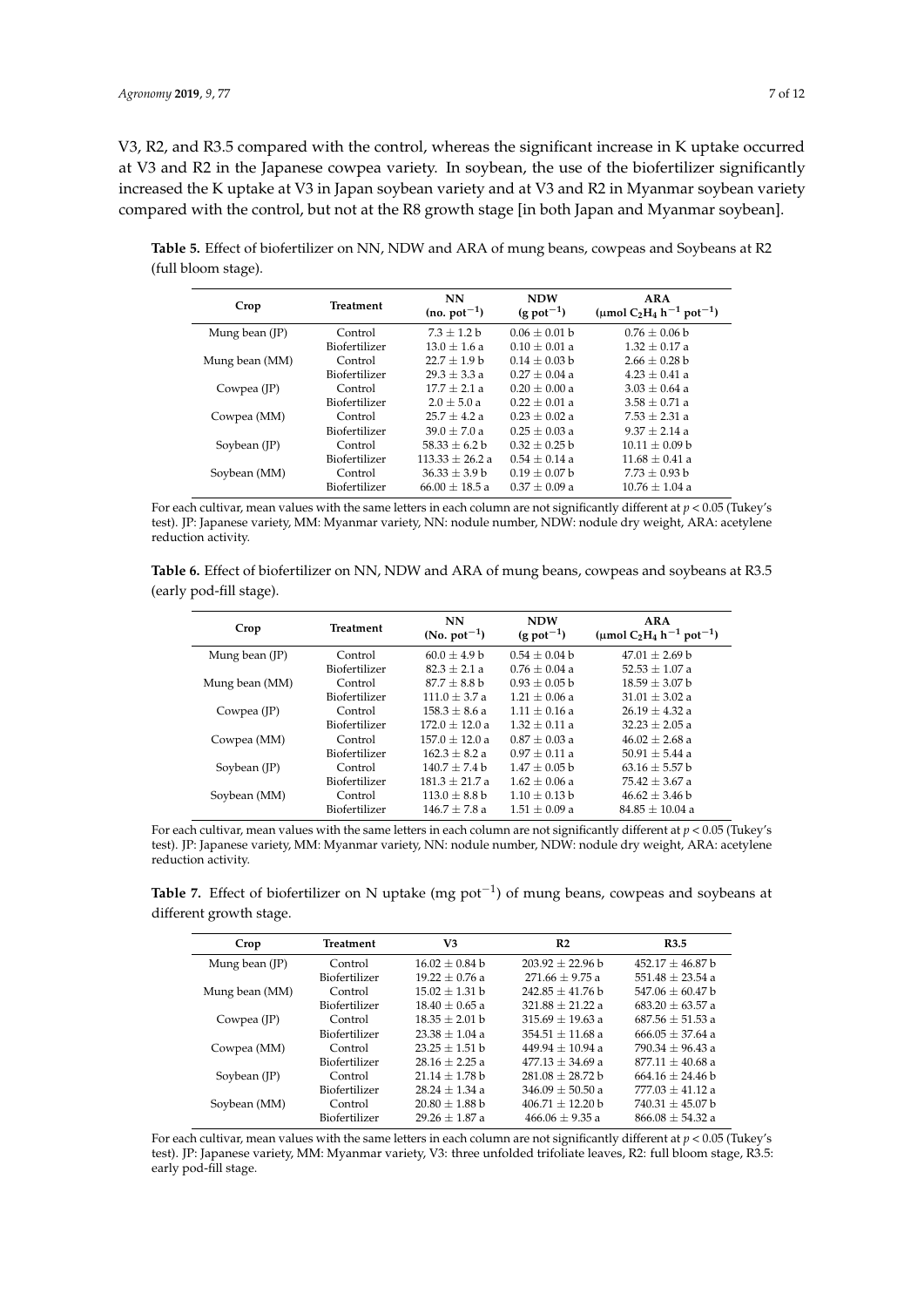| Crop           | <b>Treatment</b> | V3              | R <sub>2</sub>   | R3.5                |
|----------------|------------------|-----------------|------------------|---------------------|
| Mung bean (JP) | Control          | $1.58 + 0.07$ b | $53.34 + 4.29$ a | $83.20 + 4.60$ a    |
|                | Biofertilizer    | $2.05 + 0.07$ a | $51.24 + 3.98$ a | $81.75 + 4.32 a$    |
| Mung bean (MM) | Control          | $1.31 + 0.10$ b | $37.51 + 4.05$ b | $83.49 \pm 1.60$ b  |
|                | Biofertilizer    | $1.71 + 0.07$ a | $48.31 + 2.87$ a | $96.03 + 8.34 a$    |
| Cowpea (JP)    | Control          | $1.73 + 0.16$ b | $42.41 + 3.67$ a | $91.45 + 8.75$ a    |
|                | Biofertilizer    | $2.23 + 0.13a$  | $50.55 + 3.51$ a | $88.34 + 8.57$ a    |
| Cowpea (MM)    | Control          | $2.13 + 0.15a$  | $51.50 + 2.03$ a | $103.57 + 3.58$ a   |
|                | Biofertilizer    | $2.35 + 0.01 a$ | $57.93 + 2.76$ a | $107.03 + 2.77$ a   |
| Soybean (JP)   | Control          | $2.15 + 0.21$ b | $48.47 + 3.28$ b | $84.82 + 3.76$ b    |
|                | Biofertilizer    | $2.89 + 0.14$ a | $57.64 + 1.98$ a | $107.31 \pm 8.25$ a |
| Soybean (MM)   | Control          | $2.08 + 0.17$ b | $49.94 + 0.97$ b | $87.13 + 3.06$ b    |
|                | Biofertilizer    | $2.89 + 0.18$ a | $60.10 + 4.43$ a | $101.09 \pm 5.09$ a |
|                |                  |                 |                  |                     |

<span id="page-7-0"></span>Table 8. Effect of biofertilizer on P uptake (mg pot<sup>-1</sup>) of mung beans, cowpeas and soybeans at different growth stage.

For each cultivar, mean values with the same letters in each column are not significantly different at *p* < 0.05 (Tukey's test). JP: Japanese variety, MM: Myanmar variety, V3: three unfolded trifoliate leaves, R2: full bloom stage, R3.5: early pod-fill stage.

<span id="page-7-1"></span>Table 9. Effect of biofertilizer on K uptake (mg pot<sup>-1</sup>) of mung beans, cowpeas and soybeans at different growth stage.

| Crop           | <b>Treatment</b> | V3                | R <sub>2</sub>    | R3.5               |
|----------------|------------------|-------------------|-------------------|--------------------|
| Mung bean (JP) | Control          | $0.26 \pm 0.01$ b | $7.58 + 0.68$ a   | $9.07 + 0.91 a$    |
|                | Biofertilizer    | $0.32 \pm 0.01$ a | $6.91 \pm 0.56$ a | $9.81 \pm 0.51$ a  |
| Mung bean (MM) | Control          | $0.25 + 0.02$ b   | $6.07 + 0.62$ b   | $10.19 + 0.69$ b   |
|                | Biofertilizer    | $0.33 + 0.01 a$   | $8.10 + 0.22$ a   | $12.87 + 0.52 a$   |
| Cowpea (JP)    | Control          | $0.30 + 0.03 a$   | $5.05 + 0.32$ b   | $9.55 + 0.56$ a    |
|                | Biofertilizer    | $0.34 + 0.00 a$   | $6.15 + 0.31$ a   | $9.26 + 0.67$ a    |
| Cowpea (MM)    | Control          | $0.33 + 0.02 b$   | $8.38 + 0.21$ b   | $11.96 + 0.54$ b   |
|                | Biofertilizer    | $0.47 + 0.03 a$   | $9.62 + 1.10a$    | $14.33 + 0.66$ a   |
| Soybean (JP)   | Control          | $0.24 + 0.02$ b   | $5.84 + 0.14$ a   | $10.15 + 0.91 a$   |
|                | Biofertilizer    | $0.32 + 0.01 a$   | $6.33 + 0.45a$    | $12.07 \pm 0.92$ a |
| Soybean (MM)   | Control          | $0.24 + 0.02$ b   | $6.72 + 0.33$ b   | $10.86 + 0.95 a$   |
|                | Biofertilizer    | $0.32 + 0.02 a$   | $8.24 + 0.24$ a   | $12.28 + 0.91$ a   |
|                |                  |                   |                   |                    |

For each cultivar, mean values with the same letters in each column are not significantly different at *p* < 0.05 (Tukey's test). JP: Japanese variety, MM: Myanmar variety, V3: three unfolded trifoliate leaves, R2: full bloom stage, R3.5: early pod-fill stage.

Table [10](#page-7-2) shows the effects of the biofertilizer on the yield and yield components of mung bean, cowpea, and soybean. The biofertilizer significantly increased the number of pods per pot in mung bean and soybean compared with the control, but not the seeds per pod or 100-seed weight. Moreover, the seed yield of mung bean and soybean increased with the biofertilizer application. In cowpea, the application of biofertilizer did not significantly increase the yield and yield components.

<span id="page-7-2"></span>**Table 10.** Effect of biofertilizer on yield and yield components of mung beans, cowpeas and soybeans at R8 (maturity stage).

| Crop           | <b>Treatment</b> | Pod. No<br>$(no. pot-1)$ | Seeds Per Pod<br>$(no.$ $pod^{-1}$ ) | 100 Seed<br>Weight (g) | <b>Seed Yield</b><br>$(g$ pot <sup>-1</sup> ) |
|----------------|------------------|--------------------------|--------------------------------------|------------------------|-----------------------------------------------|
| Mung bean (JP) | Control          | $22.0 \pm 2.2 b$         | $4.9 + 0.1 a$                        | $4.90 \pm 0.14$ a      | $5.22 \pm 0.28$ b                             |
|                | Biofertilizer    | $26.7 + 0.9 a$           | $4.8 + 0.1 a$                        | $5.11 + 0.19a$         | $6.46 + 0.23a$                                |
| Mung bean (MM) | Control          | $19.3 + 1.2 b$           | $5.4 + 0.1 a$                        | $4.44 + 0.31 a$        | $4.67 + 0.49$ b                               |
|                | Biofertilizer    | $25.3 + 2.1 a$           | $5.0 + 0.4 a$                        | $4.75 + 0.18$ a        | $5.94 + 0.27$ a                               |
| Cowpea (JP)    | Control          | $11.7 + 1.2 a$           | $6.4 + 0.4 a$                        | $7.48 + 0.62 a$        | $5.58 + 0.55$ a                               |
|                | Biofertilizer    | $13.3 + 1.2 a$           | $6.4 + 0.3 a$                        | $7.49 + 0.42 a$        | $6.37 + 0.24$ a                               |
| Cowpea (MM)    | Control          | $16.0 + 2.9 a$           | $5.7 + 0.5a$                         | $7.69 + 0.39 a$        | $6.90 + 0.96$ a                               |
|                | Biofertilizer    | $17.7 + 1.7 a$           | $5.9 + 0.5a$                         | $7.64 + 0.73 a$        | $7.87 \pm 0.81$ a                             |
| Soybean (JP)   | Control          | $42.3 + 1.9 b$           | $1.9 + 0.0 a$                        | $18.47 + 1.42 a$       | $14.68 \pm 1.55$ b                            |
|                | Biofertilizer    | $53.0 + 5.1 a$           | $1.9 + 0.1 a$                        | $18.11 + 0.33 a$       | $18.03 + 1.01 a$                              |
| Soybean (MM)   | Control          | $53.3 \pm 5.2 b$         | $1.9 \pm 0.1 a$                      | $17.10 + 0.14$ a       | $16.87 \pm 0.50$ b                            |
|                | Biofertilizer    | $67.3 + 2.1 a$           | $1.9 + 0.0 a$                        | $17.06 + 0.33 a$       | $21.49 + 0.68$ a                              |

For each cultivar, mean values with the same letters in each column are not significantly different at *p* < 0.05 (Tukey's test). JP: Japanese variety, MM: Myanmar variety, V3: three unfolded trifoliate leaves, R2: full bloom stage, R3.5: early pod-fill stage.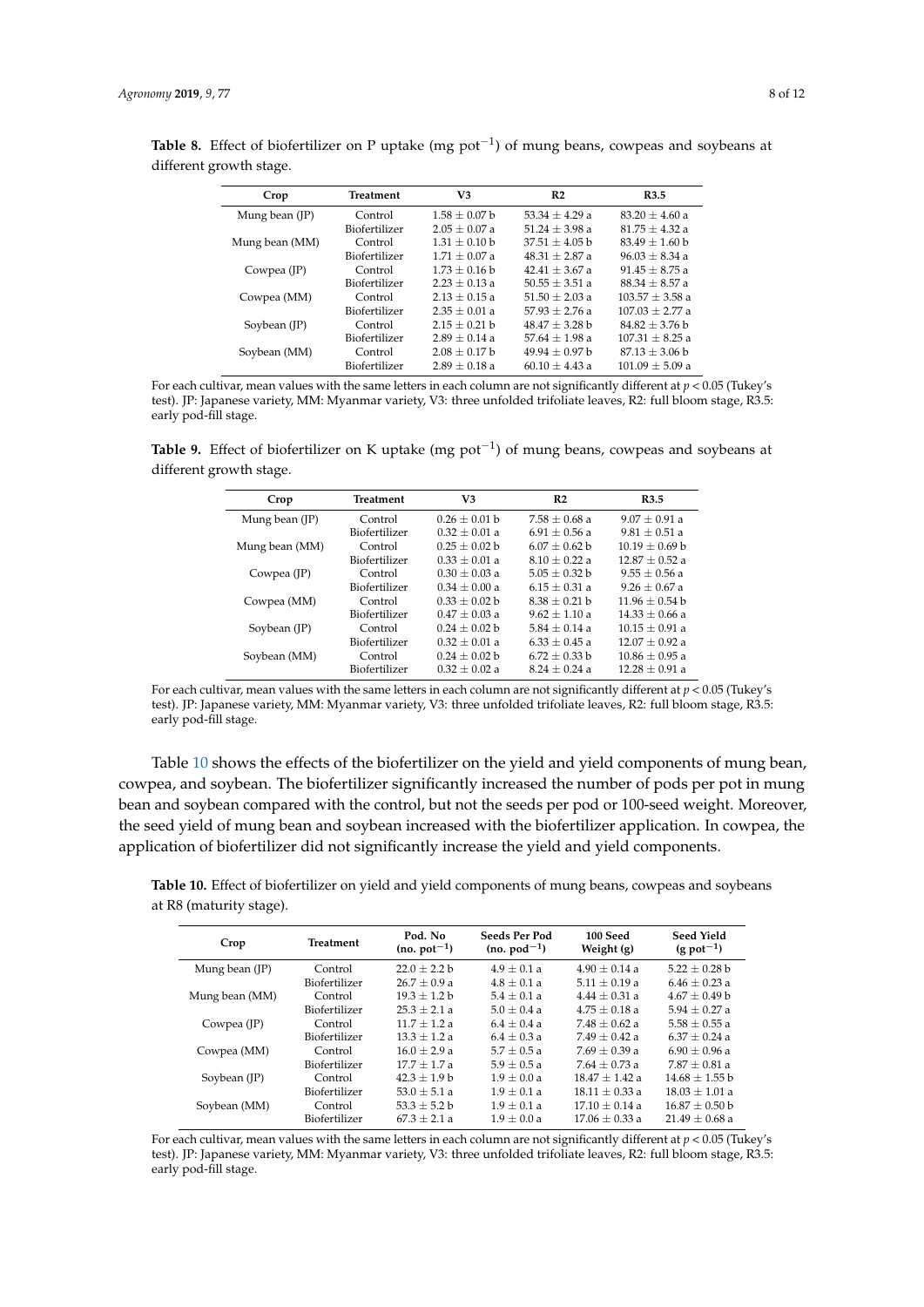## **4. Discussion**

The bacteria that live in the rhizosphere and induce beneficial effects on plant growth are referred to as plant growth-promoting rhizobacteria (PGPR) [\[34\]](#page-10-19). PGPR belong to several genera, including *Azotobacter*, *Bacillus*, *Rhizobium*, *Bradyrhizobium*, and *Streptomyces* [\[35\]](#page-10-20). Some PGPR are used as biofertilizers [\[36\]](#page-10-21). *Bradyrhizobium* are nitrogen fixers due to their potential to fix nitrogen in soybean. *Streptomyces* are promising biocontrol agents because of their potential to produce a wide range of secondary substances such as vitamins, alkaloids, plant growth factors, enzymes, and enzyme inhibitors [\[37,](#page-10-22)[38\]](#page-10-23). *Streptomyces* are plant growth-promoting bacteria because of their potential to promote the growth of crop plants [\[39\]](#page-11-0). Therefore, there is interest in evaluating the symbiotic effectiveness of biofertilizers produced from *Bradyrhizobium* strains and *Streptomyces* on leguminous crops.

In our study, biofertilizer application increased the shoot growth of komatsuna, root growth of wheat, maize, sweet pea, and common bean, and shoot and root growth of mung bean, cowpea, and soybean grown in vermiculite (Tables [1](#page-4-0) and [2\)](#page-4-1). Moreover, biofertilizer application increased the shoot growth of mung bean and soybean from early (V3 and R2) to later (R3.5 and R8) growth stages and that of cowpea cultivated in soil at early growth stages (V3 and R2) (Table [4\)](#page-5-1). Meguro et al. [\[40\]](#page-11-1) reported that the endophytic strain *Streptomyces* spp. MBR-52 enhanced the emergence and elongation of plant adventitious roots. Soe and Yamakawa [\[41\]](#page-11-2) found that inoculation of *S. griseoflavus* P4 enhanced the growth of soybean, sweet pea, rice, spinach, maize, and wheat, perhaps via the production of IAA. Soe and Yamakawa [\[41\]](#page-11-2) revealed that with longer incubation times, *S. griseoflavus* P4 secreted more IAA, ranging from 0.8 to 2.8 µg mL-1. In our study, the *S. griseoflavus* P4 in the biofertilizer promoted growth because IAA-producing microorganisms stimulate root elongation and enhance plant growth [\[42\]](#page-11-3).

The plants with biofertilizer produced from *Bradyrhizobium* strains plus *S. griseoflavus* P4 promoted nodulation ability (Tables [5](#page-6-0) and [6\)](#page-6-1). Soe et al. [\[43\]](#page-11-4) found that the co-inoculation of P4 with *B. yuanmingense* MAS34 significantly improved the nodule dry weight of soybean. The combined use of bradyrhizobial strains and *S. griseoflavus* P4 increased nodulation [\[44\]](#page-11-5).

In this study, the application of biofertilizer produced from *Bradyrhizobium* and *S. griseoflavus* P4 increased N fixation by soybean and mung bean compared with the control (Tables [5](#page-6-0) and [6\)](#page-6-1). Our study supports previous findings that co-inoculation of bradyrhizobial strains and *S. griseoflavus* P4 increased nitrogen fixation by soybean [\[45–](#page-11-6)[47\]](#page-11-7).

The application of the biofertilizer produced from *Bradyrhizobium* and *S. griseoflavus* P4 increased the N, P, and K uptakes of soybean and mung bean compared with the control (Tables [7](#page-6-2)[–9\)](#page-7-1). These results support our previous finding that inoculation of *Bradyrhizobium* with P4 significantly increased the N, P, and K uptakes of soybean compared with an un-inoculated control [\[48](#page-11-8)[,49\]](#page-11-9). Beneficial microorganisms can keep the soil environment rich in all kinds of micro- and macronutrients via nitrogen fixation, phosphate and potassium solubilization or mineralization, the release of plant growth regulators, the production of antibiotics, and the biodegradation of organic matter in the soil [\[18\]](#page-10-3).

Soe et al. [\[50\]](#page-11-10) reported that the combined use of *Bradyrhizobium* strains and *S. griseoflavus* P4 had a significant effect on the number of pods per plant in Yezin-12 and CM-6 compared with the uninoculated control. This was in line with our findings that the use of a biofertilizer produced from effective *Bradyrhizobium* strains and *S. griseoflavus* P4 significantly increased the number of pods per pot in both soybean and mung bean (Table [10\)](#page-7-2). Consequently, biofertilizer application increased the seed yield of mung bean and soybean. Our study supports the findings of Soe and Yamakawa [\[51\]](#page-11-11) showing that co-inoculation of bradyrhizobial strains and P4 increased the seed yield of soybean. Moreover, the seed yield of mung bean significantly improved with the application of biofertilizer produced from *Bradyrhizobium* and *S. griseoflavus* P4.

In this study, we observed significant increases in plant growth, nodulation, and nitrogen fixation in mung bean and soybean. Our experimental results confirmed the findings of Akarapisan et al. [\[52\]](#page-11-12) that *S. griseoflavus* P4 is an effective endophytic actinomycete that can be used together with selected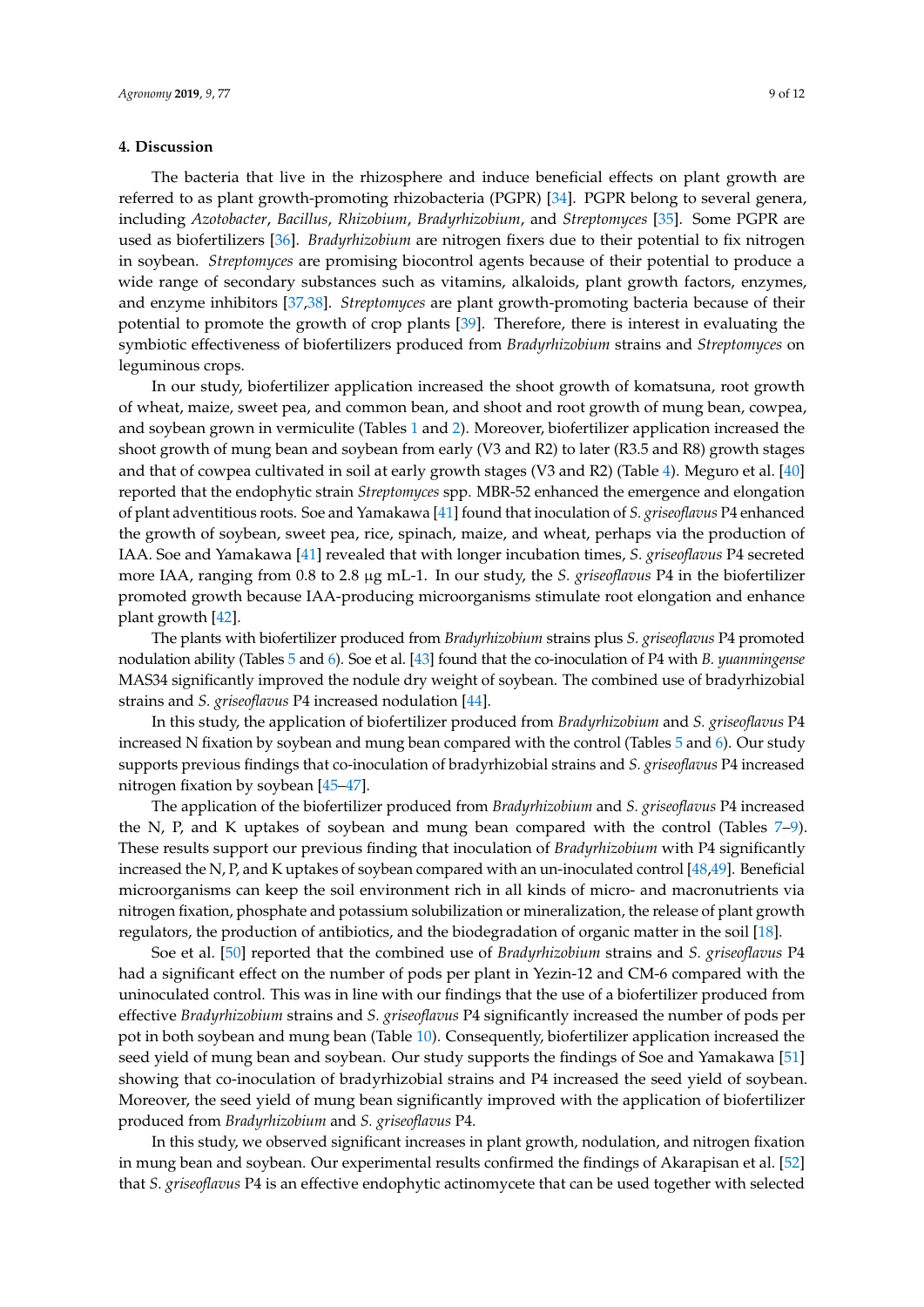root nodule bacterial strains for the production of economically important leguminous crops by enhancing symbiotic nitrogen fixation, increasing nodulation, and promoting plant growth.

# **5. Conclusions**

In conclusion, the biofertilizer was effective in mung bean, cowpea, and soybean regardless of N application. Significant increases in plant growth, nodulation, nitrogen fixation, NPK uptake, and seed yield were seen in mung bean and soybean. Therefore, the Myanmar biofertilizer produced from *Bradyrhizobium* strains with *S. griseoflavus* P4 should be useful not only for soybean production but also for mung bean production.

**Author Contributions:** Conceptualization, A.Z.H. and T.Y.; methodology and investigation, A.Z.H., S.M.M., K.M.S., K.M., data organization and formal analysis, A.Z.H.; writing—original draft preparation, A.Z.H.; writing—review and editing, S.M.M., K.M.S., K.M.; supervision, T.Y.; and All authors read and approved the manuscript.

**Funding:** This research and APC were supported by the Ministry of Education, Culture, Sports, Science, and Technology Grant Number: [130287].

**Acknowledgments:** We are thankful to Ministry of Education, Culture, Sports, Sciences and Technology (MEXT) of Japan for their financial support of the present study.

**Conflicts of Interest:** There is no financial support or relationships that may pose conflict of interest.

#### **References**

- <span id="page-9-0"></span>1. *Department of Agriculture at a Glance, Department of Agricultural Planning*; Ministry of Agriculture, Livestock and Irrigation: Nay Pyi Taw, Myanmar, 2016.
- <span id="page-9-1"></span>2. Graham, P.H.; Vance, C.P. Legumes. Importance and constraints to greater use. *Plant Physiol.* **2003**, *131*, 872–877. [\[CrossRef\]](http://dx.doi.org/10.1104/pp.017004) [\[PubMed\]](http://www.ncbi.nlm.nih.gov/pubmed/12644639)
- <span id="page-9-2"></span>3. Jensen, E.S.; Hauggaard-Nielsen, H. How can increase use of biological  $N_2$  fixation in agriculture benefit the environment? *Plant Soil* **2003**, *252*, 177–186. [\[CrossRef\]](http://dx.doi.org/10.1023/A:1024189029226)
- <span id="page-9-3"></span>4. Roychowdhury, R.; Banerjee, U.; Sofkova, S.; Tah, J. Organic farming for crop improvement and sustainable agriculture in the Era of climate change. *OnLine J. Biol. Sci.* **2013**, *13*, 50–65. [\[CrossRef\]](http://dx.doi.org/10.3844/ojbsci.2013.50.65)
- <span id="page-9-4"></span>5. Sawada, H.; Kuykendall, L.D.; Young, J.M. Changing concepts in the systematics of bacterial nitrogen-fixing legume symbiosis. *J. Gen. Appl. Microbiol.* **2003**, *49*, 155–179. [\[CrossRef\]](http://dx.doi.org/10.2323/jgam.49.155) [\[PubMed\]](http://www.ncbi.nlm.nih.gov/pubmed/12949698)
- <span id="page-9-5"></span>6. Bottomley, P.J.; Myrold, D.D. Biological N inputs. In *Soil Microbiology, Ecology, and Biochemistry*; Academic Press: Oxford, UK, 2007; p. 377.
- <span id="page-9-6"></span>7. Tena, W.; Wolde-Meskel, E.; Walley, F. Symbiotic efficiency of native and exotic *Rhizobium* strains nodulating lentil (*Lens culinaris* Medik.) in soils of southern Ethiopia. *Agronomy* **2016**, *6*, 11. [\[CrossRef\]](http://dx.doi.org/10.3390/agronomy6010011)
- <span id="page-9-7"></span>8. Franche, C.; Lindstrom, K.; Elmerich, C. Nitrogen-fixing bacteria associated with leguminous and non-leguminous plants. *Plant Soil* **2009**, *321*, 35–59. [\[CrossRef\]](http://dx.doi.org/10.1007/s11104-008-9833-8)
- <span id="page-9-8"></span>9. Stacey, G.; Libault, M.; Brechenmacher, L.; Wan, J.; May, G.D. Genetics and functional genomics of legume nodulation. *Curr. Opin. Plant Biol.* **2006**, *9*, 110–121. [\[CrossRef\]](http://dx.doi.org/10.1016/j.pbi.2006.01.005)
- <span id="page-9-9"></span>10. Hungria, M.; Vargas, M.A.T. Environmental factors impacting  $N_2$  fixation in legumes grown in the tropics, with an emphasis on Brazil. *Field Crop Res.* **2000**, *65*, 151–164. [\[CrossRef\]](http://dx.doi.org/10.1016/S0378-4290(99)00084-2)
- <span id="page-9-10"></span>11. Bhullar, G.S.; Bhullar, N.K. *Agricultural Sustainablilty: Progress and Prospects in Crop Research*; Swiss Federal Institute of Technology: Zurich, Switzerland, 2013.
- <span id="page-9-11"></span>12. Dacko, M.; Zajac, T.; Synowiec, A.; Oleksy, A.; Klimek-Kopyra, A.; Kulig, B. New approach to determine biological and environmental factorsinfluencing mass of a single pea (*Pisum sativum* L.) seed in Silesiaregion in Poland using a CART model. *Eur. J. Agron.* **2016**, *74*, 29–37. [\[CrossRef\]](http://dx.doi.org/10.1016/j.eja.2015.11.025)
- <span id="page-9-12"></span>13. Baligar, V.C.; Fageria, N.K.; He, Z.L. Nutrient use efficiency in plants. *Commun. Soil Sci. Plant Anal.* **2001**, *32*, 921–950. [\[CrossRef\]](http://dx.doi.org/10.1081/CSS-100104098)
- <span id="page-9-13"></span>14. He, Z.L.; Yang, X.E.; Stoffella, P.J. Trace elements in agroecosystems and impacts on the environment. *J. Trace Elem. Med. Biol.* **2005**, *19*, 125–140. [\[CrossRef\]](http://dx.doi.org/10.1016/j.jtemb.2005.02.010)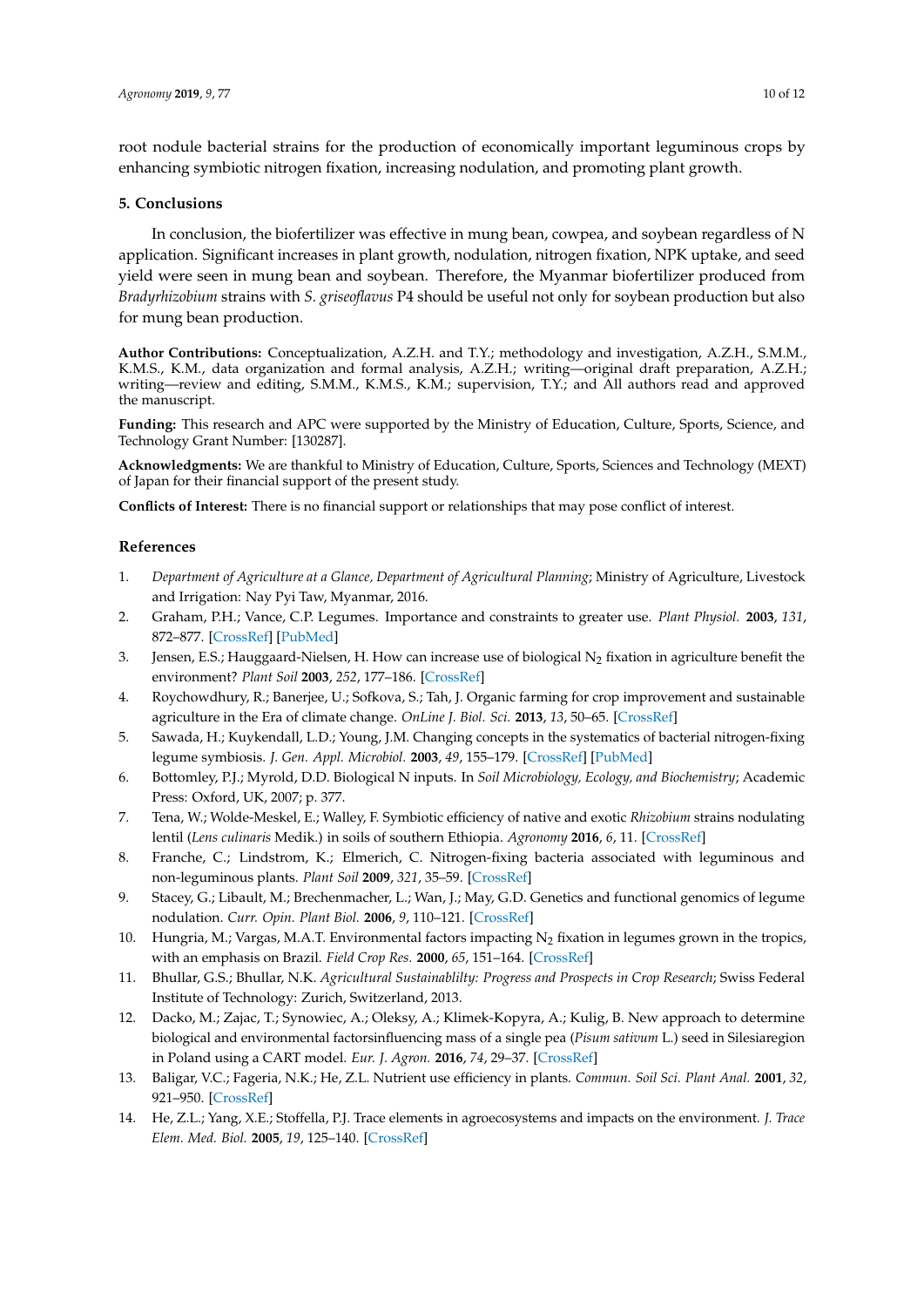- <span id="page-10-0"></span>15. Than, H.; Aung, N.N.; Kyi, P.P. Response of rhizobial peat inoculants on five important legumes. In Proceedings of the Myanmar Agricultural Science Research Division, 18th Congress, Yezin, Myanmar, 1987; pp. 1–12.
- <span id="page-10-1"></span>16. Alves, B.J.R.; Boddey, R.M.; Urquiaga, S. The success of BNF in soybean in Brazil. *Plant Soil* **2004**, *252*, 1–9. [\[CrossRef\]](http://dx.doi.org/10.1023/A:1024191913296)
- <span id="page-10-2"></span>17. Souza, R.; Ambrosini, A.; Passaglia, L.M.P. Plant growth-promoting bacteria as inoculants in agricultural soils. *Genet. Mol. Biol.* **2015**, *38*, 401–419. [\[CrossRef\]](http://dx.doi.org/10.1590/S1415-475738420150053)
- <span id="page-10-3"></span>18. Sinha, R.K.; Valani, D.; Chauhan, K.; Agarwal, S. Embarking on a second green revolution for sustainable agriculture by vermiculture biotechnology using earthworms: Reviving the dreams of Sir Charles Darwin. *J. Agric. Technol. Sustain. Dev.* **2010**, *2*, 113–128.
- <span id="page-10-4"></span>19. Vessey, J.K. Plant growth promoting rhizobacteria as bio-fertilizers. *Plant Soil* **2003**, *255*, 571–586. [\[CrossRef\]](http://dx.doi.org/10.1023/A:1026037216893)
- <span id="page-10-5"></span>20. Mazid, M.; Khan, T.A. Future of bio-fertilizers in Indian agriculture: An overview. *Int. J. Agric. Food Res.* **2015**, *3*, 10–23. [\[CrossRef\]](http://dx.doi.org/10.24102/ijafr.v3i3.132)
- <span id="page-10-6"></span>21. DAR. *Rhizobium* biofertilizer. In *The result of Research of Agricultural Research*; Department of Agricultural Research: Yezin, Myanmar, 2004; pp. 114–118.
- <span id="page-10-7"></span>22. Than, M.M.; San, K.K.; Thein, M.M. Evaluation of effective rhizobial strains for commercial legume inoculants. *J. Agric. For. Livest. Fish. Sci.* **2006**, *6*, 264–280.
- <span id="page-10-8"></span>23. Topre, S.D.; Panikar, S.S.; Mahajani, S.U. Biofertilizer: A novel approach for agriculture. *J. Agric. Biotechnol. Sustain. Dev.* **2011**, *3*, 205–208.
- <span id="page-10-9"></span>24. Herridge, D.; Maw, J.B.; Thein, M.M.; Rupela, O.P.; Boonkerd, N.; Thao, T.Y.; Deaker, R.; Hartley, E.; Gemell, G. Expanding production and use of legume inoculants in Myanmar and Vietnam. In Proceedings of the 14th Agronomy Conference, Adelaide, Australia, September 2008.
- <span id="page-10-10"></span>25. Htwe, A.Z.; Moh, S.M.; Moe, K.; Yamakawa, T. Biofertilizer prodcution and application for enhancing plant growth, nodulation, nitrogen fixation, nutrient uptake and seed yield of soybeans. *Agronomy* **2019**. Submitted.
- <span id="page-10-11"></span>26. Nakano, Y.; Yamakawa, T.; Ikeda, M.; Ishizuka, J. Nodulation of *Rj*-soybean varieties with *Rhizobium fredii* USDA193 under limited supply of nutrients. *Soil Sci. Plant Nutr.* **1997**, *43*, 929–932. [\[CrossRef\]](http://dx.doi.org/10.1080/00380768.1997.10414659)
- <span id="page-10-12"></span>27. Haider, J.; Hussam, A.K.M.A.; Ikeda, M.; Yamakawa, T.; Ishizuka, J. Effects of nitrate application on growth, nodulation and nitrogen fixation of nitrate-tolerant mutant soybean. *Soil Sci. Plant Nutr.* **1991**, *37*, 521–529. [\[CrossRef\]](http://dx.doi.org/10.1080/00380768.1991.10415065)
- <span id="page-10-13"></span>28. Ohyama, T.; Ito, M.; Kobayashi, K.; Araki, S.; Yasuyoshi, S.; Sasaki, O.; Yamazaki, T.; Soyama, K.; Tanemura, R.; Mizuno, Y.; et al. Analytical procedures of N, P, K contents in plant and manure materials using  $H_2SO_4-H_2O_2$ Kjeldahl digestion method. *Jpn. Bull. Facul. Agric. Niigata Univ.* **1991**, *43*, 110–120.
- <span id="page-10-14"></span>29. Cataldo, D.A.; Schrader, L.E.; Youngs, V.L. Analysis by digestion and colrimetric assay of total nitrogen in plant tissues high in nitrate. *Crop Sci.* **1974**, *14*, 854–856. [\[CrossRef\]](http://dx.doi.org/10.2135/cropsci1974.0011183X001400060024x)
- <span id="page-10-15"></span>30. Murphy, J.; Riley, J.P. A modified single solution for the determination of phosphate in natural waters. *Anal. Chim. Acta* **1962**, *27*, 31–36. [\[CrossRef\]](http://dx.doi.org/10.1016/S0003-2670(00)88444-5)
- <span id="page-10-16"></span>31. Sahrawat, K.L. Nitrogen availability indexes for submerged rice soils. *Adv. Agron.* **1983**, *36*, 415–451.
- <span id="page-10-17"></span>32. Truog, E. The determination of the readily available phosphorus in soils. *Agron. J.* **1930**, *22*, 874–882. [\[CrossRef\]](http://dx.doi.org/10.2134/agronj1930.00021962002200100008x)
- <span id="page-10-18"></span>33. Muramoto, J.; Goto, I.; Ninaki, M. Rapid analysis of exchangeable cation and cation exchange capacity (CEC) of soils by shaking extraction method. *Soil Sci. Plant Nutr.* **1992**, *63*, 210–215.
- <span id="page-10-19"></span>34. Schroth, M.N.; Hancock, J.G. Selected topics in biological control. *Ann. Rev. Microbiol.* **1981**, *35*, 453–476. [\[CrossRef\]](http://dx.doi.org/10.1146/annurev.mi.35.100181.002321)
- <span id="page-10-20"></span>35. Weller, D.M. Biological control of soil borne plant pathogens in the rhizosphere with bacteria. *Ann. Rev. Phytopathol.* **1988**, *26*, 379–407. [\[CrossRef\]](http://dx.doi.org/10.1146/annurev.py.26.090188.002115)
- <span id="page-10-21"></span>36. Bharathi, V.; Sudhakar, R.; Parimala, K.; Reddy, V.A. Evaluation of bioagents and biofertilizers for the management of seed and seedling diseases of *Sesamum indicum* (Sesame). *Int. J. Pytopathol.* **2013**, *2*, 179–186.
- <span id="page-10-22"></span>37. Lehr, N.A.; Schrey, S.D.; Hampp, R.; Tarkka, M.T. Root inoculation with a forest soil. *Streptomycete* leads to locally and systemically increased resistance against phytopathogens in Norway Spruce. *New Phytol.* **2008**, *177*, 965–976. [\[CrossRef\]](http://dx.doi.org/10.1111/j.1469-8137.2007.02322.x) [\[PubMed\]](http://www.ncbi.nlm.nih.gov/pubmed/18086220)
- <span id="page-10-23"></span>38. Prabavathy, V.R.; Mathivanan, N.; Murugesan, K. Control of blast and sheath blight disease of rice using antifungal metabolites produced by *Streptomyces* sp. PM5. *Biolog. Control* **2006**, *39*, 313–319. [\[CrossRef\]](http://dx.doi.org/10.1016/j.biocontrol.2006.07.011)